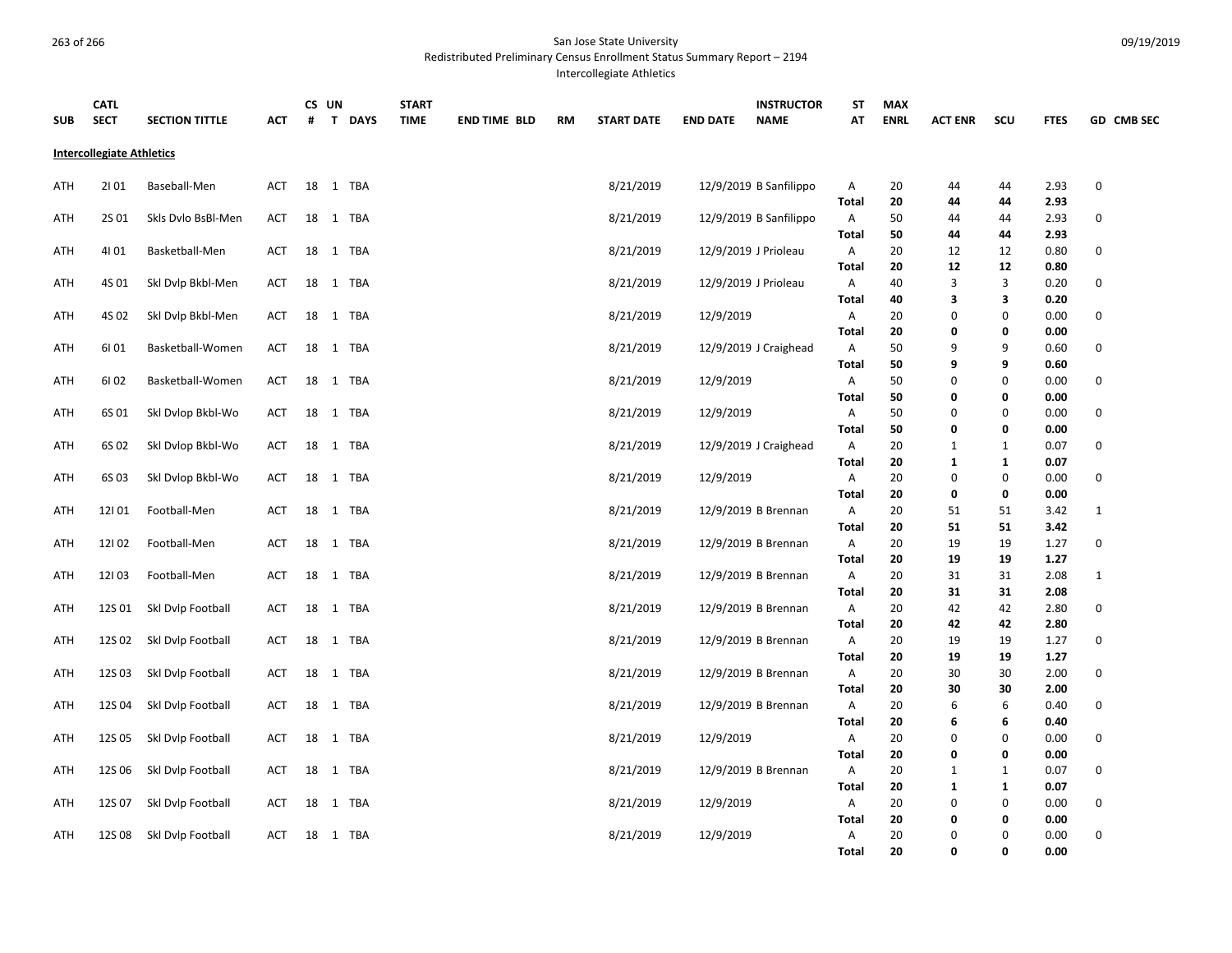Redistributed Preliminary Census Enrollment Status Summary Report – 2194

Intercollegiate Athletics

|            | <b>CATL</b> |                       |     |    | CS UN                       | <b>START</b> |                     |    |                   | <b>INSTRUCTOR</b>              | <b>ST</b>         | <b>MAX</b>  |                   |                |              |             |
|------------|-------------|-----------------------|-----|----|-----------------------------|--------------|---------------------|----|-------------------|--------------------------------|-------------------|-------------|-------------------|----------------|--------------|-------------|
| <b>SUB</b> | <b>SECT</b> | <b>SECTION TITTLE</b> | АСТ | #  | $\mathbf{T}$<br><b>DAYS</b> | <b>TIME</b>  | <b>END TIME BLD</b> | RM | <b>START DATE</b> | <b>END DATE</b><br><b>NAME</b> | АΤ                | <b>ENRL</b> | <b>ACT ENR</b>    | SCU            | <b>FTES</b>  | GD CMB SEC  |
| ATH        | 14101       | Golf-Men              | ACT |    | 18 1 TBA                    |              |                     |    | 8/21/2019         | 12/9/2019 J Kennaday           | Α                 | 25          | 8                 | 8              | 0.53         | $\mathbf 0$ |
|            |             |                       |     |    |                             |              |                     |    |                   |                                | <b>Total</b>      | 25          | 8                 | 8              | 0.53         |             |
| ATH        | 14S 01      | Skl Dvlp Golf-Men     | ACT |    | 19 1 TBA                    |              |                     |    | 8/21/2019         | $12/9/2019$ J Kennaday         | Α                 | 25          | 8                 | 8              | 0.53         | 0           |
|            |             |                       |     |    |                             |              |                     |    |                   |                                | <b>Total</b>      | 25          | 8                 | 8              | 0.53         |             |
| ATH        | 14S 02      | Skl Dvlp Golf-Men     | ACT |    | 19 1 TBA                    |              |                     |    | 8/21/2019         | 12/9/2019                      | Α                 | 20          | 0                 | 0              | 0.00         | 0           |
|            |             |                       |     |    |                             |              |                     |    |                   |                                | <b>Total</b>      | 20          | 0                 | 0              | 0.00         |             |
| ATH        | 16101       | Golf-Women            | ACT |    | 19 1 TBA                    |              |                     |    | 8/21/2019         | 12/9/2019 D Dormann            | Α                 | 25          | 5                 | 5              | 0.33         | 0           |
|            |             |                       |     |    |                             |              |                     |    |                   |                                | <b>Total</b>      | 25          | 5                 | 5              | 0.33         |             |
| ATH        | 16S 01      | Skl Dvlp Golf-Wo      | ACT |    | 19 1 TBA                    |              |                     |    | 8/21/2019         | 12/9/2019 D Dormann            | A                 | 25          | 4                 | $\overline{4}$ | 0.27         | 0           |
|            |             |                       |     |    |                             |              |                     |    |                   |                                | <b>Total</b>      | 25          | 4                 | 4              | 0.27         |             |
| ATH        | 20101       | Gymnastics-Women      | ACT |    | 19 1 TBA                    |              |                     |    | 8/21/2019         | 12/9/2019 J Bowers             | A                 | 50          | 9                 | 9              | 0.60         | $\mathbf 0$ |
|            |             |                       |     |    |                             |              |                     |    |                   |                                | <b>Total</b>      | 50          | 9                 | 9              | 0.60         |             |
| ATH        | 20S 01      | Skls Dvlp Gym-Wo      | ACT |    | 19 1 TBA                    |              |                     |    | 8/21/2019         | 12/9/2019 J Bowers             | Α                 | 40          | 5                 | 5              | 0.33         | 0           |
|            |             |                       |     |    |                             |              |                     |    |                   |                                | <b>Total</b>      | 40          | 5                 | 5              | 0.33         |             |
| ATH        | 20S 02      | Skls Dvlp Gym-Wo      | ACT |    | 19 1 TBA                    |              |                     |    | 8/21/2019         | 12/9/2019                      | Α                 | 20          | 0                 | 0<br>0         | 0.00         | 0           |
|            |             |                       |     |    |                             |              |                     |    |                   |                                | <b>Total</b>      | 20          | 0                 |                | 0.00         | $\mathbf 0$ |
| ATH        | 26101       | Tennis-Women          | ACT |    | 19 1 TBA                    |              |                     |    | 8/21/2019         | 12/9/2019 C Skorupka           | Α<br><b>Total</b> | 40          | 3<br>3            | 3<br>3         | 0.20<br>0.20 |             |
|            | 26S 01      |                       |     |    | 19 1 TBA                    |              |                     |    |                   |                                |                   | 40<br>40    |                   | $\overline{2}$ | 0.13         | 0           |
| ATH        |             | Skl Dvlp Ten-Wo       | ACT |    |                             |              |                     |    | 8/21/2019         | 12/9/2019 C Skorupka           | Α<br><b>Total</b> | 40          | 2<br>$\mathbf{2}$ | $\overline{2}$ | 0.13         |             |
| ATH        | 30101       | Soccer-Men            | ACT |    | 19 1 TBA                    |              |                     |    | 8/21/2019         | 12/9/2019 S Tobin              | Α                 | 50          | 29                | 29             | 1.93         | 0           |
|            |             |                       |     |    |                             |              |                     |    |                   |                                | <b>Total</b>      | 50          | 29                | 29             | 1.93         |             |
| ATH        | 30102       | Soccer-Men            | ACT | 19 | 1 TBA                       |              |                     |    | 8/21/2019         | 12/9/2019                      | Α                 | 20          | 0                 | 0              | 0.00         | $\pmb{0}$   |
|            |             |                       |     |    |                             |              |                     |    |                   |                                | <b>Total</b>      | 20          | 0                 | 0              | 0.00         |             |
| ATH        | 30S 01      | Skls Dvlp Soccer      | ACT |    | 19 1 TBA                    |              |                     |    | 8/21/2019         | 12/9/2019 S Tobin              | Α                 | 50          | 19                | 19             | 1.27         | 0           |
|            |             |                       |     |    |                             |              |                     |    |                   |                                | <b>Total</b>      | 50          | 19                | 19             | 1.27         |             |
| ATH        | 30S 02      | Skls Dvlp Soccer      | ACT |    | 19 1 TBA                    |              |                     |    | 8/21/2019         | 12/9/2019 S Tobin              | Α                 | 20          | $\mathbf{1}$      | $\mathbf{1}$   | 0.07         | 0           |
|            |             |                       |     |    |                             |              |                     |    |                   |                                | <b>Total</b>      | 20          | $\mathbf{1}$      | $\mathbf{1}$   | 0.07         |             |
| ATH        | 32101       | Softball-Women        | ACT |    | 18 1 TBA                    |              |                     |    | 8/21/2019         | 12/9/2019 C Turner             | Α                 | 50          | 26                | 26             | 1.73         | 0           |
|            |             |                       |     |    |                             |              |                     |    |                   |                                | <b>Total</b>      | 50          | 26                | 26             | 1.73         |             |
| ATH        | 32S01       | Ski Dvip Sftbi Wo     | ACT |    | 18 1 TBA                    |              |                     |    | 8/21/2019         | 12/9/2019 C Turner             | Α                 | 50          | 20                | 20             | 1.33         | 0           |
|            |             |                       |     |    |                             |              |                     |    |                   |                                | <b>Total</b>      | 50          | 20                | 20             | 1.33         |             |
| ATH        | 32S 02      | Ski Dvip Sftbi Wo     | ACT |    | 18 1 TBA                    |              |                     |    | 8/21/2019         | 12/9/2019 C Turner             | Α                 | 20          | $\overline{2}$    | $\overline{2}$ | 0.13         | 0           |
|            |             |                       |     |    |                             |              |                     |    |                   |                                | <b>Total</b>      | 20          | 2                 | $\mathbf{2}$   | 0.13         |             |
| ATH        | 34101       | Swimming-Women        | ACT |    | 19 1 TBA                    |              |                     |    | 8/21/2019         | 12/9/2019 S Hopkins            | A                 | 50          | 18                | 18             | 1.20         | 0           |
|            |             |                       |     |    |                             |              |                     |    |                   |                                | <b>Total</b>      | 50          | 18                | 18             | 1.20         |             |
| ATH        | 34S 01      | Skl Dvlp Swim-Wo      | ACT |    | 19 1 TBA                    |              |                     |    | 8/21/2019         | 12/9/2019 S Hopkins            | Α                 | 50          | 12                | 12             | 0.80         | 0           |
|            |             |                       |     |    |                             |              |                     |    |                   |                                | <b>Total</b>      | 50          | 12                | 12             | 0.80         |             |
| ATH        | 36101       | Volleyball-Women      | ACT |    | 18 1 TBA                    |              |                     |    | 8/21/2019         | 12/9/2019 J Shepardson         | Α                 | 50          | 18                | 18             | 1.20         | 0           |
|            |             |                       |     |    |                             |              |                     |    |                   |                                | <b>Total</b>      | 50          | 18                | 18             | 1.20         |             |
| ATH        | 36S 01      | Skls Dvlp Vlybl-Wo    | ACT |    | 18 1 TBA                    |              |                     |    | 8/21/2019         | 12/9/2019 J Shepardson         | A                 | 50          | 8                 | 8              | 0.53         | 0           |
|            |             |                       |     |    |                             |              |                     |    |                   |                                | <b>Total</b>      | 50          | 8                 | 8              | 0.53         |             |
| ATH        | 36S 02      | Skls Dvlp Vlybl-Wo    | ACT |    | 18 1 TBA                    |              |                     |    | 8/21/2019         | 12/9/2019                      | A                 | 20          | 0                 | 0              | 0.00         | $\pmb{0}$   |
|            |             |                       |     |    |                             |              |                     |    |                   |                                | <b>Total</b>      | 20          | 0                 | 0              | 0.00         |             |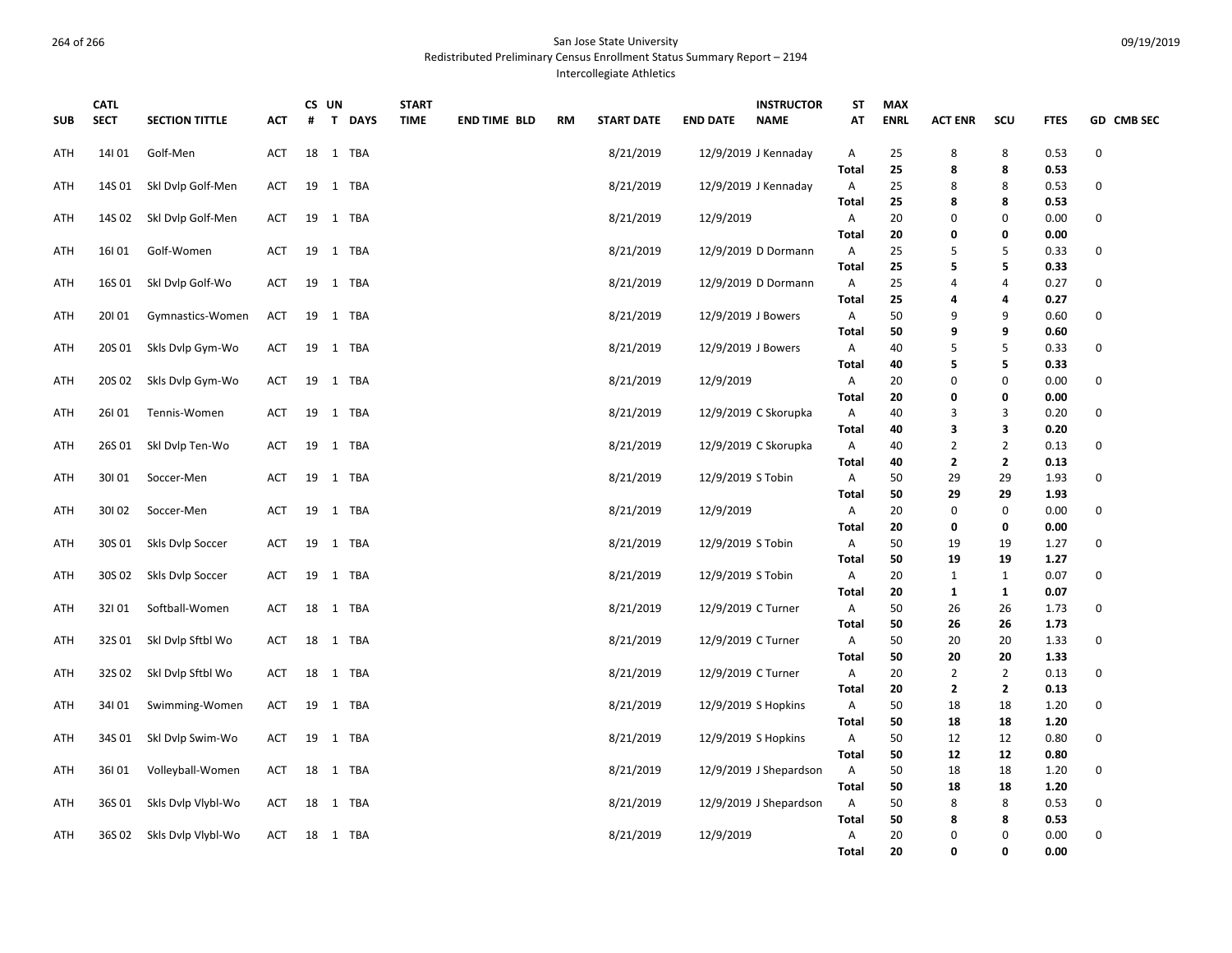Redistributed Preliminary Census Enrollment Status Summary Report – 2194

Intercollegiate Athletics

| <b>SUB</b> | <b>CATL</b><br><b>SECT</b> | <b>SECTION TITTLE</b>    | <b>ACT</b> | #  | CS UN<br>$\mathbf{T}$ | <b>DAYS</b> | <b>START</b><br><b>TIME</b> | <b>END TIME BLD</b> | RM | <b>START DATE</b> | <b>END DATE</b>  | <b>INSTRUCTOR</b><br><b>NAME</b>       | ST<br>AT     | <b>MAX</b><br><b>ENRL</b> | <b>ACT ENR</b> | scu      | <b>FTES</b>  | GD CMB SEC  |
|------------|----------------------------|--------------------------|------------|----|-----------------------|-------------|-----------------------------|---------------------|----|-------------------|------------------|----------------------------------------|--------------|---------------------------|----------------|----------|--------------|-------------|
| ATH        | 42101                      | <b>Cross Country Wmn</b> | ACT        |    |                       | 18 1 TBA    |                             |                     |    | 8/21/2019         |                  | 12/9/2019 K Reimer                     | A            | 20                        | 21             | 21       | 1.40         | $\mathbf 0$ |
|            |                            |                          |            |    |                       |             |                             |                     |    |                   |                  |                                        | <b>Total</b> | 20                        | 21             | 21       | 1.40         |             |
| ATH        | 42102                      | <b>Cross Country Wmn</b> | ACT        |    |                       | 18 1 TBA    |                             |                     |    | 8/21/2019         | 12/9/2019        |                                        | Α            | 20                        | 0              | 0        | 0.00         | 0           |
|            |                            |                          |            |    |                       |             |                             |                     |    |                   |                  |                                        | Total        | 20                        | 0              | 0        | 0.00         |             |
| ATH        | 42S01                      | Skls Dvlp Crs Ctry       | ACT        | 18 |                       | 1 TBA       |                             |                     |    | 8/21/2019         |                  | 12/9/2019 K Reimer                     | Α<br>Total   | 20<br>20                  | 17<br>17       | 17<br>17 | 1.13<br>1.13 | 0           |
| ATH        | 42S 02                     | Skls Dylp Crs Ctry       | ACT        | 18 |                       | 1 TBA       |                             |                     |    | 8/21/2019         |                  | 12/9/2019 K Reimer                     | Α            | 20                        | 0              | 0        | 0.00         | 0           |
|            |                            |                          |            |    |                       |             |                             |                     |    |                   |                  |                                        | Total        | 20                        | 0              | 0        | 0.00         |             |
| ATH        | 44101                      | Soccer Women             | ACT        | 18 |                       | 1 TBA       |                             |                     |    | 8/21/2019         |                  | 12/9/2019 L Hanson                     | Α            | 40                        | 26             | 26       | 1.73         | 0           |
|            |                            |                          |            |    |                       |             |                             |                     |    |                   |                  |                                        | Total        | 40                        | 26             | 26       | 1.73         |             |
| ATH        | 44S 01                     | Skls Dvlp Soccer W       | ACT        | 18 |                       | 1 TBA       |                             |                     |    | 8/21/2019         |                  | 12/9/2019 L Hanson                     | Α            | 40                        | 14             | 14       | 0.93         | 0           |
|            |                            |                          |            |    |                       |             |                             |                     |    |                   |                  |                                        | Total        | 40                        | 14             | 14       | 0.93         |             |
| ATH        | 46101                      | Water Polo Women         | ACT        | 18 |                       | 1 TBA       |                             |                     |    | 8/21/2019         |                  | 12/9/2019 G Sarusi                     | Α            | 40                        | 25             | 25       | 1.67         | 0           |
|            |                            |                          |            |    |                       |             |                             |                     |    |                   |                  |                                        | <b>Total</b> | 40                        | 25             | 25       | 1.67         |             |
| ATH        | 46S 01                     | Skls Dvlp Wtr Plo        | ACT        | 18 |                       | 1 TBA       |                             |                     |    | 8/21/2019         |                  | 12/9/2019 G Sarusi                     | Α            | 40                        | 19             | 19       | 1.27         | $\mathbf 0$ |
|            |                            |                          |            |    |                       |             |                             |                     |    |                   |                  |                                        | Total        | 40                        | 19             | 19       | 1.27         |             |
| ATH        | 48101                      | <b>Cross Country Men</b> | ACT        | 18 |                       | 1 TBA       |                             |                     |    | 8/21/2019         | 12/9/2019 B Wick |                                        | Α            | 20                        | 12             | 12       | 0.80         | 0           |
|            |                            |                          |            |    |                       |             |                             |                     |    |                   |                  |                                        | Total        | 20                        | 12             | 12       | 0.80         |             |
| <b>ATH</b> | 48S 01                     | Skls Dvlp Crs Ctry       | ACT        | 18 |                       | 1 TBA       |                             |                     |    | 8/21/2019         | 12/9/2019 B Wick |                                        | Α            | 20                        | 11             | 11       | 0.73         | 0           |
|            |                            |                          |            |    |                       |             |                             |                     |    |                   |                  |                                        | <b>Total</b> | 20                        | 11             | 11       | 0.73         |             |
|            |                            |                          |            |    |                       |             |                             |                     |    |                   |                  | <b>Intercollegiate Athletics Total</b> | 1630         | 654                       | 654            | 43.63    |              |             |